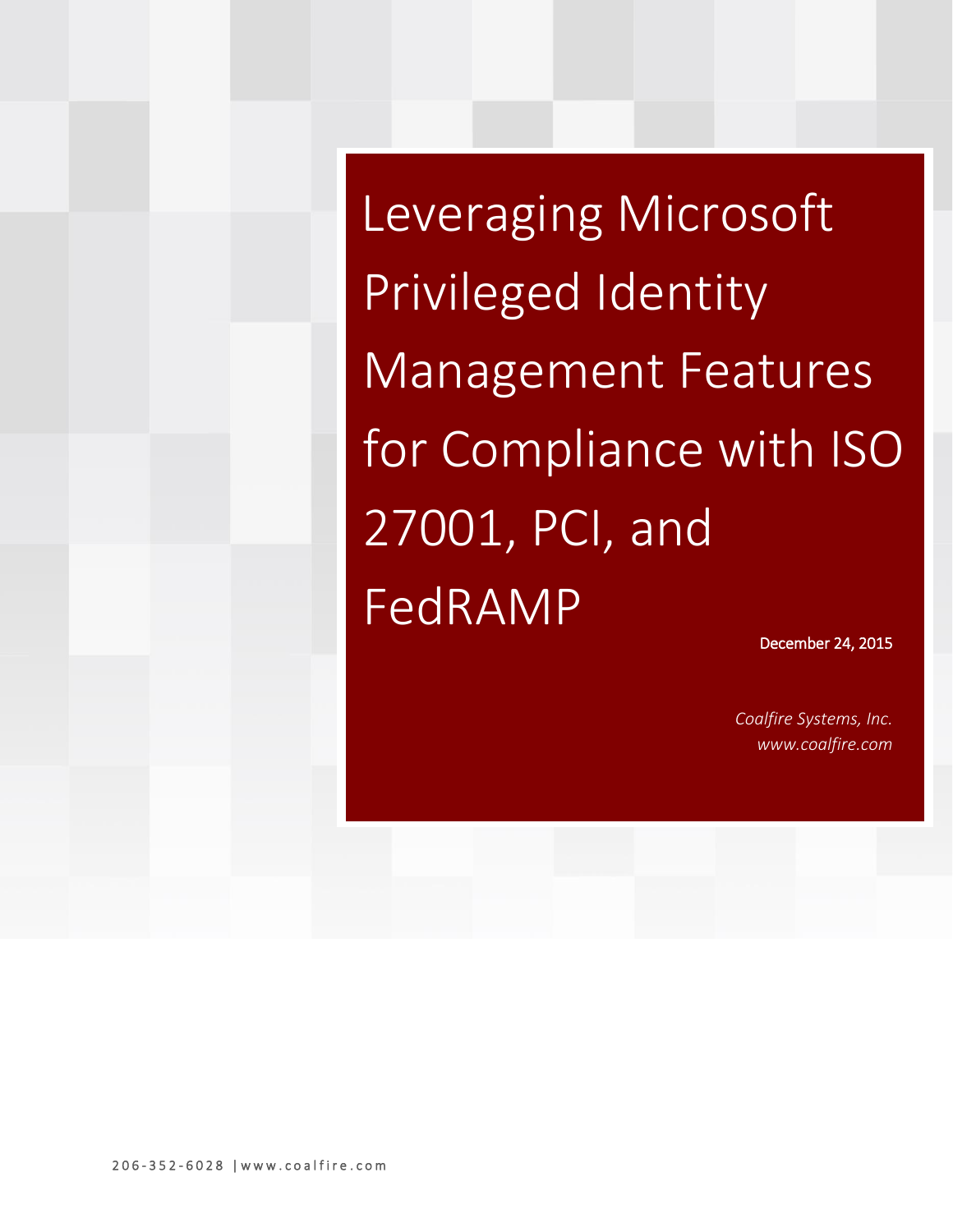

### <span id="page-1-0"></span>TABLE OF CONTENTS

| Contents                                                                                                   |                |
|------------------------------------------------------------------------------------------------------------|----------------|
| <b>TABLE OF CONTENTS</b>                                                                                   | $\overline{2}$ |
| <b>INTRODUCTION</b>                                                                                        | 3              |
| OVERVIEW OF 'JUST ENOUGH ADMINISTRATION' AND 'JUST IN TIME' PRIVILEGED ACCESS<br><b>MANAGEMENT</b>         |                |
| LEVERAGING JEA AND JIT CAPABILITIES FOR SECURITY AND COMPLIANCE WITH ISO 27001, PCI,<br><b>AND FEDRAMP</b> | 4              |
| APPENDIX A: JEA COMPLIANCE MAPPING TO ISO 27001, PCI, AND FEDRAMP                                          |                |
| APPENDIX B: JIT COMPLIANCE MAPPING TO ISO 27001, PCI, AND FEDRAMP                                          | 9              |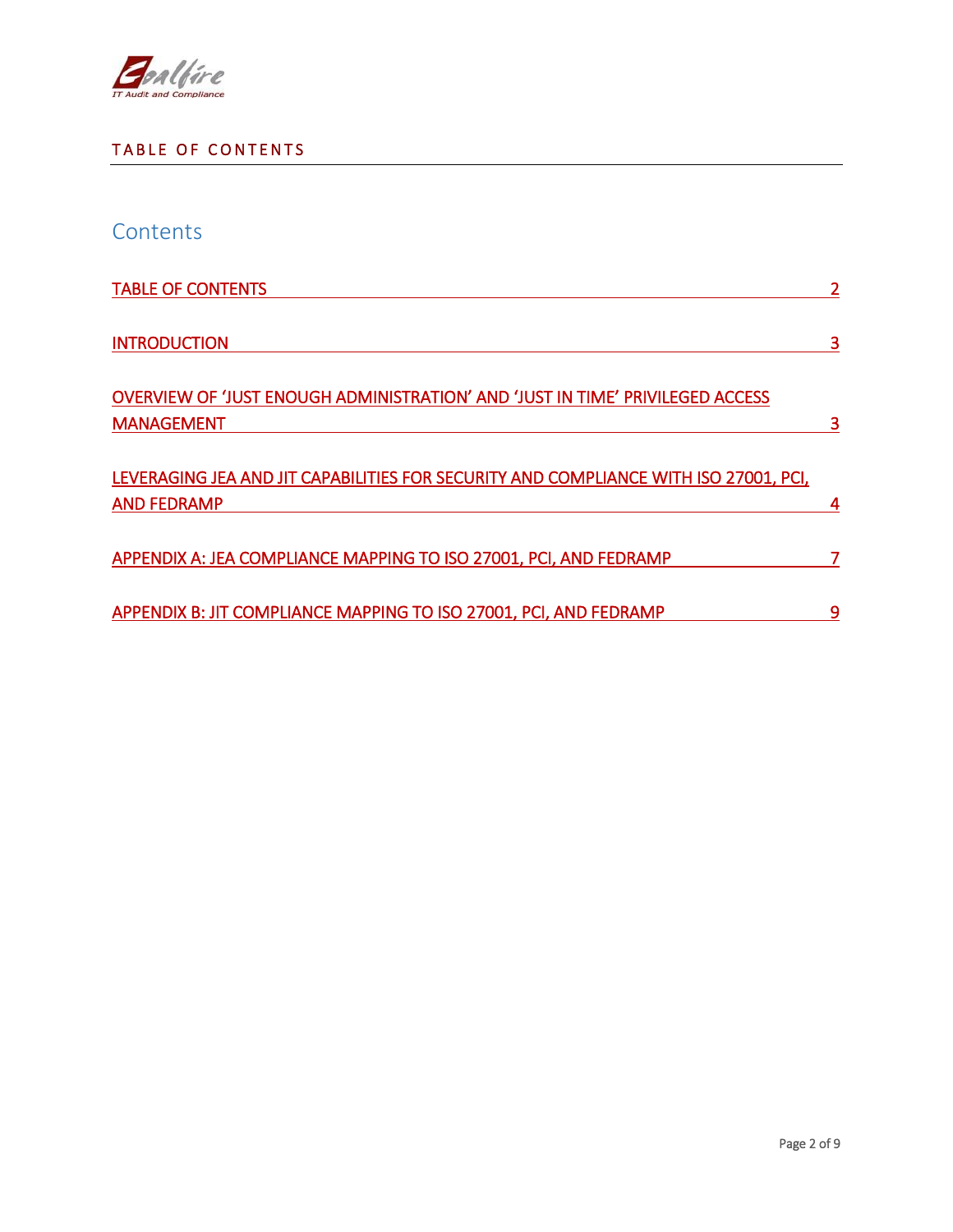

### <span id="page-2-0"></span>**Introduction**

With emerging cyber threats, Privileged Access Identity is the main target for attackers that want to gain control over an organization's high value assets. To help organizations better secure and manage their privilege access, Microsoft provides a set of solutions that include "Just In Time" administration with Microsoft Identity Manager 2016 and "Just Enough" Administration with Windows Management Framework 5.0. These enable addressing Privileged Identity Management in existing datacenter and private cloud environments. In this paper, we will discuss these new privilege access management solutions and how they can be used to meet compliance requirements present in many business or enterprise information systems.

With proper implementation, these new privilege access management solutions can help organizations transition from a broad access model for administrators to a more restricted, granular access model that better addresses common security issues without compromising operations efficiency, administrator flexibility, or administrative control.

In order to help customers navigate this new capability, Microsoft worked closely with Coalfire, a recognized third-party IT compliance firm, to define each security and compliance objective in relation to the capabilities of JEA and JIT, and provided an example use case for each compliance and security objective. In addition, Appendix A and B contain mappings between JEA and JIT and the security control requirements present in ISO 27001, PCI DSS, and FedRAMP. Although JEA and JIT can be used separately - they provide coverage for many of the same security control requirements – they are most effective when used in tandem.

### <span id="page-2-1"></span>Overview of 'Just Enough Administration' and 'Just in Time' Privileged Access Management

In any discussion of information system security, one commonly overlooked attack vector is the privileges and access granted to the system administrators themselves. When a system administrator is granted privileged access to an information system, the system security and compliance trust boundary are extended to that user. This represents a real risk; insider attacks and stolen credentials are both real and common.

The question of how to effectively control administrator privileges and limit unnecessary access is not a new problem. Customers are familiar with the principle of least privilege, and may use some form of role based access control (RBAC) with applications that provide it. However, limited scope and large grained control limit the effectiveness and manageability of these solutions. For example, on Servers, privileged access is largely a binary switch, forcing customers to give unnecessary permissions when adding users who perform system administrator duties. In the past, the potential risk involved in this type of access is often rationalized as necessary for business operations.

When analyzing the numerous breaches over the past few years, one quickly concludes that no matter what method was used to breach the environment, the attackers proceed to compromising administrator credentials so that they can integrate, control and hide inside the environment.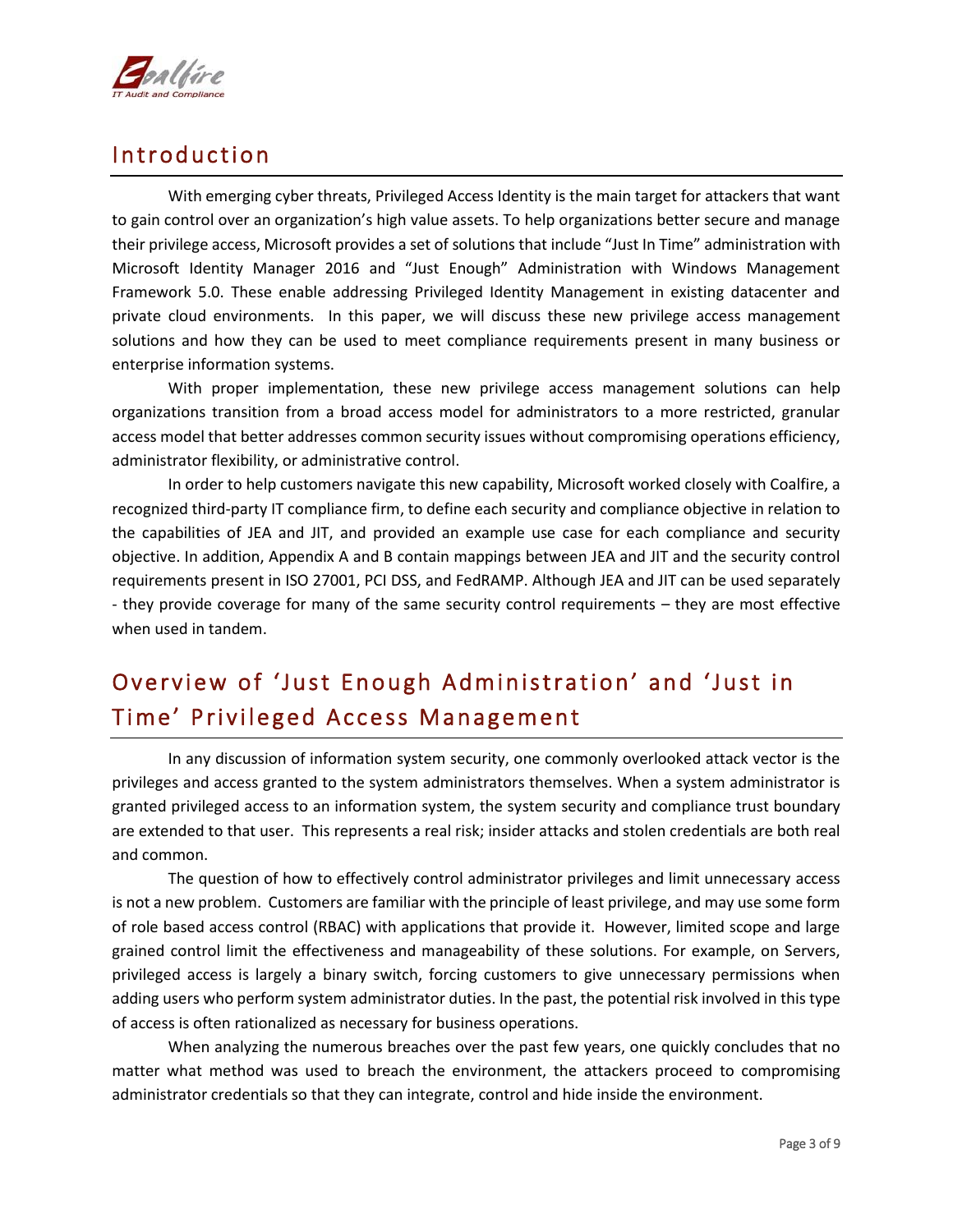

In response, Microsoft released two new innovative solutions that help customers deploy an appropriate 'least privilege' access management structure for their entire environment that provides granular access management restrictions for administration tasks.

The first, Just Enough Administration (JEA) delivered as part of the Windows Management Framework 5.0 and supported from Windows Server 2008 R2 and on, provides customers with a robust RBAC platform administered through Windows PowerShell and managed by Windows PowerShell Session Configurations. JEA allows customers to restrict the tasks specific users can perform in relation to specific administrative or privileged duties, without giving the user administrator rights to the entire server or customer environment. For the first time, customers have the ability to manage RBAC with built-in PowerShell functionality, closing numerous loopholes present in older RBAC implementations and simplifying management of RBAC configuration settings.

The second, Just In Time Administration (JIT) delivered in Microsoft Identity Manager 2016, provides customers the ability to assign dynamic privileges to users in existing Windows Server and Active Directory environments to ensure users only have appropriate privileges when necessary and for a limited amount of time. JIT is administered through Microsoft Identity Manager, and can integrate closely with JEA PowerShell configurations to ensure customers have the ability to dynamically allocate privileges and control privileged access from the same PowerShell console.

Both JEA and JIT can be used with multiple versions of Windows Server, including Windows Server 2012 R2 and Windows Server 2008 R2. Customers who implement one or both of these two access management solutions will be able to leverage several important protections that were not previously available in Windows Server.

- First, no user administered under JEA has privileged access to the information system by default.
- Second, when granted administrative privileges using JEA, the user can only perform certain tasks, and they are not full administrators on the server they are managing.
- Third, when someone needs to perform administrative actions, they must request to be an administrator for a set period of time by going through the approval process within JIT that can range from providing automatic approval, or requiring multi-factor authentication or manual approval.
- Finally, with a proper implementation of JEA and JIT, customers can now granularly log all user privilege allocation, approval, and execution throughout the privilege management lifecycle. Administrative actions are now logged from the privilege request workflow to the administrative operations performed on the servers or information system, providing customer the ability to monitor and detect malicious behavior more effectively than ever.

## <span id="page-3-0"></span>Leveraging JEA and JIT Capabilities for Security and Compliance with ISO 27001, PCI, and FedRAMP

Microsoft designed these features to effectively complement existing customer access control models, Active Directory infrastructure, and enterprise architecture. In addition to providing customers a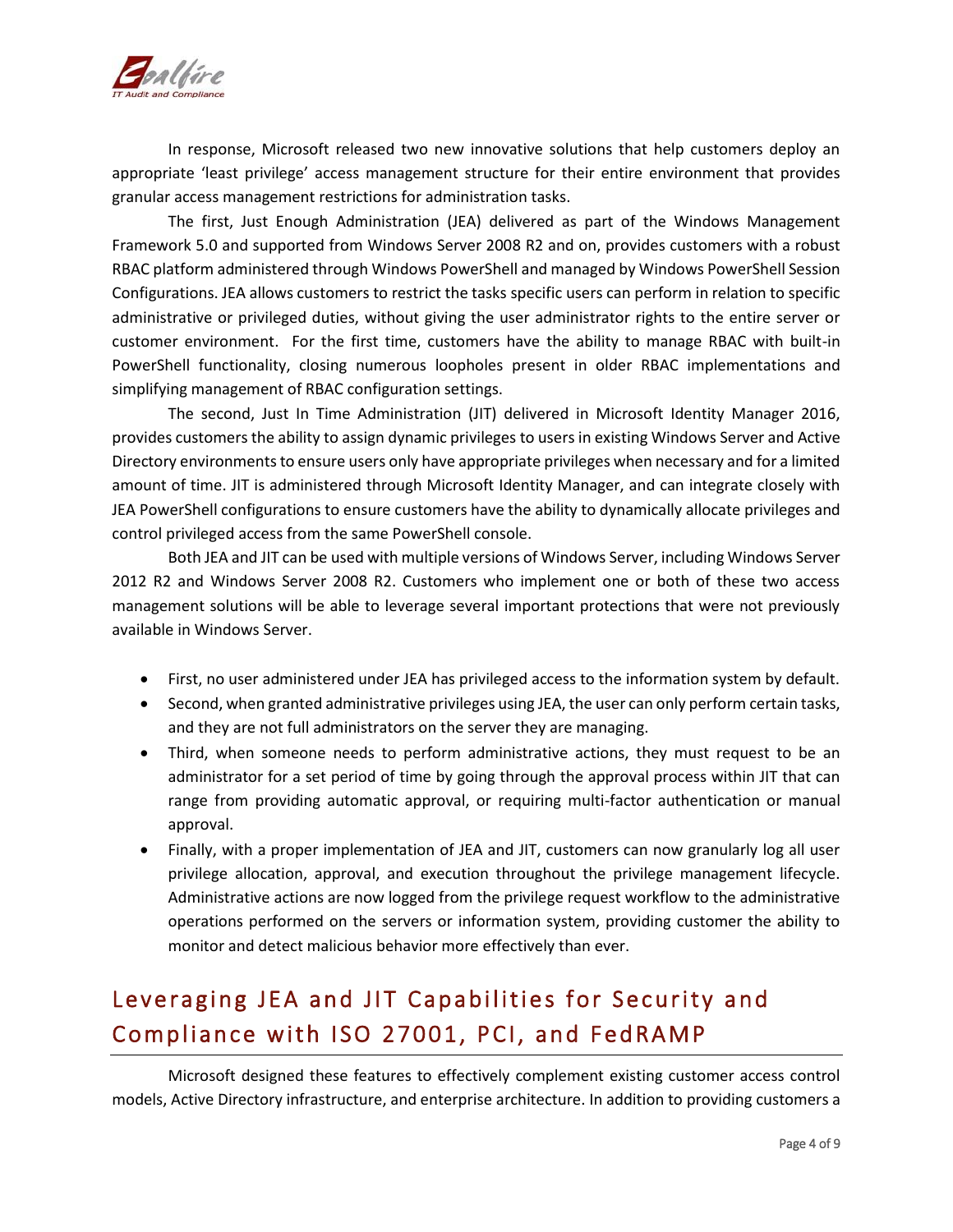

more powerful and effective way of administering JEA and JIT capabilities, these new access management solutions can also help customers more effectively meet compliance with several common compliance frameworks. The remainder of this document is aimed at providing customers a good idea of control or requirement applicability for these features across three common compliance frameworks: ISO 27001, PCI DSS, and FedRAMP.

Although compliance does not directly equate to security, many customers are required to adhere to different compliance standards as part of doing business. These new access management solutions are broadly applicable to numerous different controls within ISO 27001, PCI DSS, and FedRAMP, and provide customers an easier and more efficient way to meet applicable control requirements that are already in place.

JEA and JIT can help customers navigate three high-priority compliance and security objectives, which constitute the majority of access management control requirements within ISO 27001, PCI DSS, and FedRAMP.

#### **Controlling Logical Access Privileges and Implementing Least Privilege Access**

First, JEA and JIT can be used separately or in tandem to provide customers a strong security and compliance posture in relation to the control of logical access privileges and the concept of 'least privilege'. As previously described, JEA and JIT provides the ability to granularly control privilege and access allocation for users. This includes the capability to implement automatic privilege expiration, application or even task-specific privilege restrictions, and strong protections and restrictions in place to enforce privilege restrictions and prevent users from circumventing privilege restrictions.

An example use case for JEA and JIT logical access privilege control and 'least privilege' implementation is as follows: a service provider user needs to periodically reconfigure or patch a Windows Server 2008 R2 server. Instead of being granted blanket system administrator rights for the server, the service provider system manager ensures the user only has access to appropriate privileged commands and functions that permit the user to perform patching and update functions. Prior to deployment, the system manager must complete a predefined elevation workflow to approve the temporary assignment of permissions to the user, which ensures appropriate visibility into the patching activity. Once the user has completed their task, the privileges are revoked to ensure the account cannot be misused or compromised when not in use for that task.

#### **Enforcing Separation of Duties**

Second, JEA and JIT can be used separately or in tandem to provide customers the ability to enforce 'separation of duties' within their environments at a much more granular level than was traditionally possible. With DevOps roles becoming more and more common in customer organizations, JEA and JIT capabilities provide customers the ability to ensure development and operations roles can be separated by system function or responsibility, as opposed to blanket system administrator access. This provides clients an effective way to maintain separation of duties controls already in place - which are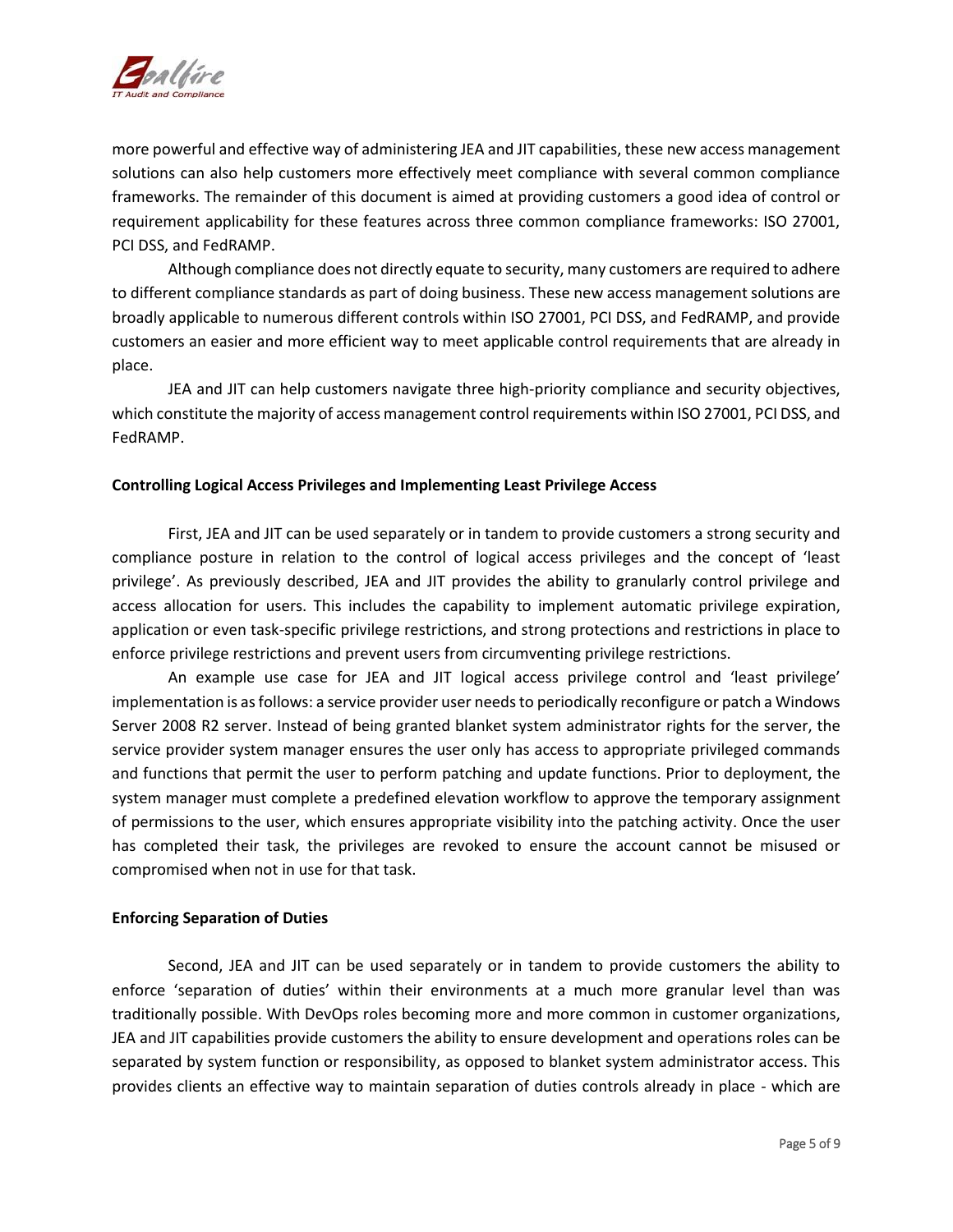

often heavily emphasized in any compliance review - and apply them to a more flexible, effective DevOps model.

An example use case for JEA and JIT granular 'separation of duties' enforcement is as follows: an enterprise is planning a transition to a DevOps model for their internal IT infrastructure and custom applications. In order to adhere to industry security best practices, regulatory requirements, and compliance certifications that dictate strong separation of duties, the enterprise implements JEA and JIT capabilities to control access for the DevOps model. The enterprise ensures all access approvals are manually approved when considered necessary, and are well documented to provide a strong audit trail for any assessors or external auditors. In addition, the enterprise ensures that access is limited to specific functions to control the scope of their potential actions on the system and prevent any perceived violation of separation of duties requirements.

#### **Access Logging / Monitoring / Auditing**

Finally, with JEA and JIT customers can now granularly log all user privilege allocation, approval, and execution throughout the privilege management lifecycle. Administrative actions are now logged from the privilege request workflow to the administrative operations performed on the servers or information system, providing customer the ability to monitor and detect malicious behavior more effectively than ever.

An example use case for JEA and JIT access and privilege allocation logging and monitoring is as follows: a customer user must perform a highly sensitive action within the information system. JIT/JEA will allow for the automation of increased logging and monitoring levels during privileged operations such as a change management task.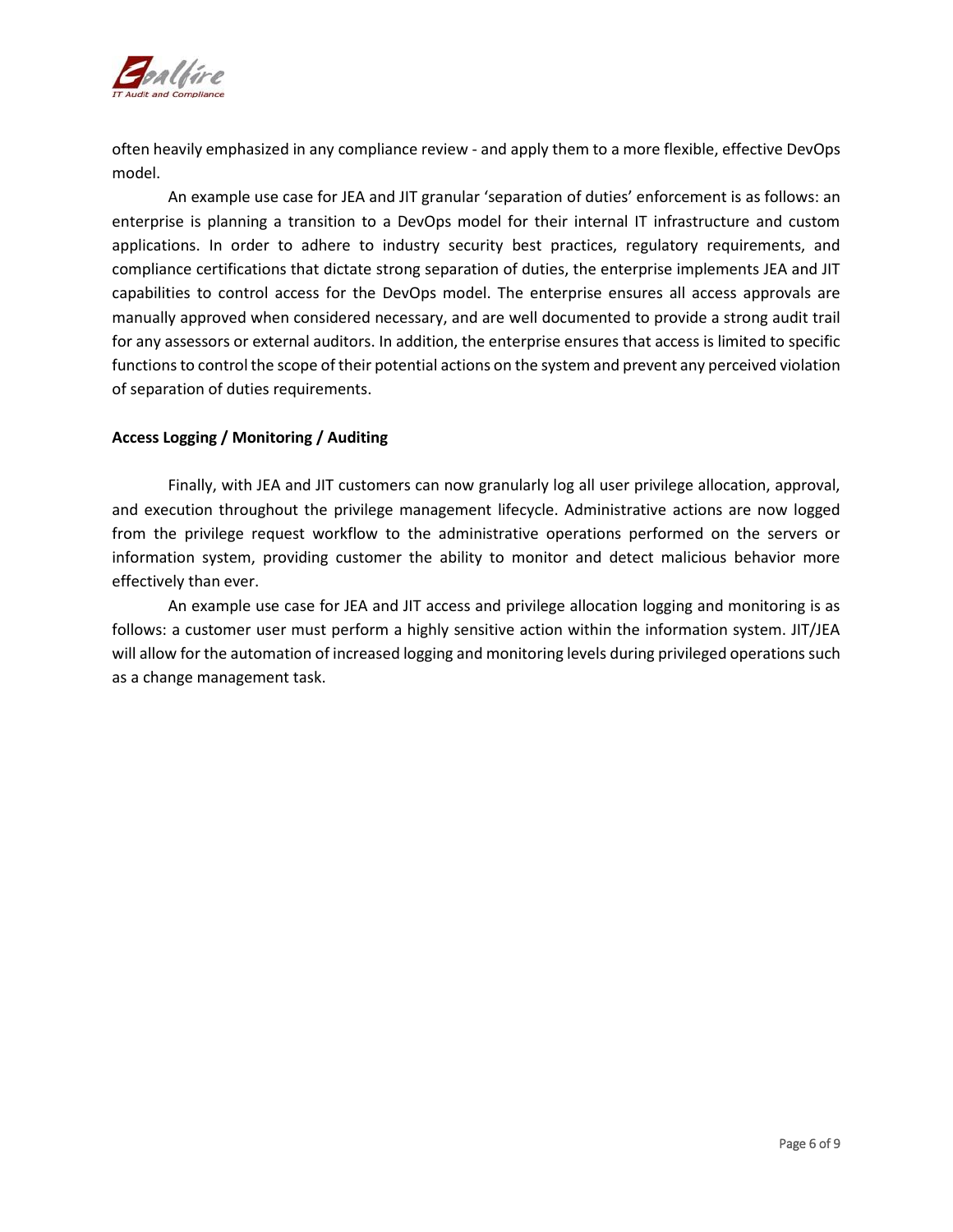

# Appendix A: Just Enough Administration Compliance Mapping to ISO 27001, PCI, and FedRAMP

<span id="page-6-0"></span>

| JEA Security and<br>Compliance<br>Capability                                                         | ISO 27001: 2013                                                                                                                                                                                                                                                                                               | <b>PCI DSS 3.1</b>                                                                                                                                                                                                                                                                                                                                                                                                                                                                                                                                                       | FedRAMP; NIST 800-53<br><b>Revision 4</b>                                                                                                                                                                                                                                                                                                                                                                                                                                                                                                                                                                    |
|------------------------------------------------------------------------------------------------------|---------------------------------------------------------------------------------------------------------------------------------------------------------------------------------------------------------------------------------------------------------------------------------------------------------------|--------------------------------------------------------------------------------------------------------------------------------------------------------------------------------------------------------------------------------------------------------------------------------------------------------------------------------------------------------------------------------------------------------------------------------------------------------------------------------------------------------------------------------------------------------------------------|--------------------------------------------------------------------------------------------------------------------------------------------------------------------------------------------------------------------------------------------------------------------------------------------------------------------------------------------------------------------------------------------------------------------------------------------------------------------------------------------------------------------------------------------------------------------------------------------------------------|
| <b>Controlling Logical Access</b><br>Privileges and<br>Implementing Least<br><b>Privilege Access</b> | A.9.1 - Business requirement of<br>access control<br>$A.9.1.2 - Access$ to networks and<br>network services<br>A.9.2.2 - User access provisioning<br>A.9.2.3 - Management of privileged<br>access rights<br>A.9.4.1 - Information access<br>restriction<br>A.9.4.5 - Access control to program<br>source code | 7.1 - System components and<br>cardholder data access restricted to<br>job-based needs<br>7.1.1 - Define role access needs<br>7.1.2 - User ID access based on least<br>privileges<br>7.1.3 - Assigning access to job<br>function and classification<br>7.1.4 - Documented approval of<br>access privileges<br>7.2 - User access control on need-to-<br>know basis<br>7.2.2 - Assigning privileges to job<br>function and classification<br>7.2.3 - Default "deny-all" setting<br>12.5.4 - Administer user accounts<br>12.5.5 - Monitor and control all access<br>to data | AC-2 - Account Management<br>AC-2 (7) - Account Role-Based Schemes<br>AC-3 - Access Enforcement<br>AC-6 - Least Privilege<br>AC-6 $(1)$ – Authorize Access to Security<br><b>Functions</b><br>AC-6 (2) - Non-Privileged Access for Non-<br><b>Security Functions</b><br>AC-6 (5) - Privileged Accounts<br>AC-6 (10) - Prohibit Non-Privileged Users<br>from Executing Privileged Functions<br>AU-9 (4) - Audit Access by Subset of<br><b>Privileged Users</b><br>CM-5 - Access Restrictions for Change<br>CM-5 (1) - Automated Access Enforcement<br>CM-5 (5) – Limit Production / Operational<br>Privileges |
| <b>Enforcing Separation of</b><br><b>Duties</b>                                                      | A.6.1.2 - Segregation of duties<br>$A.12.1.4 - Separation of$<br>development, testing, and<br>operational environments                                                                                                                                                                                        | 6.4.2 - Separation of duties between<br>test and production environments                                                                                                                                                                                                                                                                                                                                                                                                                                                                                                 | AC-5 - Separation of Duties                                                                                                                                                                                                                                                                                                                                                                                                                                                                                                                                                                                  |
| Access Logging /<br>Monitoring / Auditing                                                            | $A.12.4.1 -$ Event logging                                                                                                                                                                                                                                                                                    | 10.2.2 - Logging actions by root<br>privileges individual                                                                                                                                                                                                                                                                                                                                                                                                                                                                                                                | AC-2 - Account Management<br>AC-2 (4) - Automated Audit Actions                                                                                                                                                                                                                                                                                                                                                                                                                                                                                                                                              |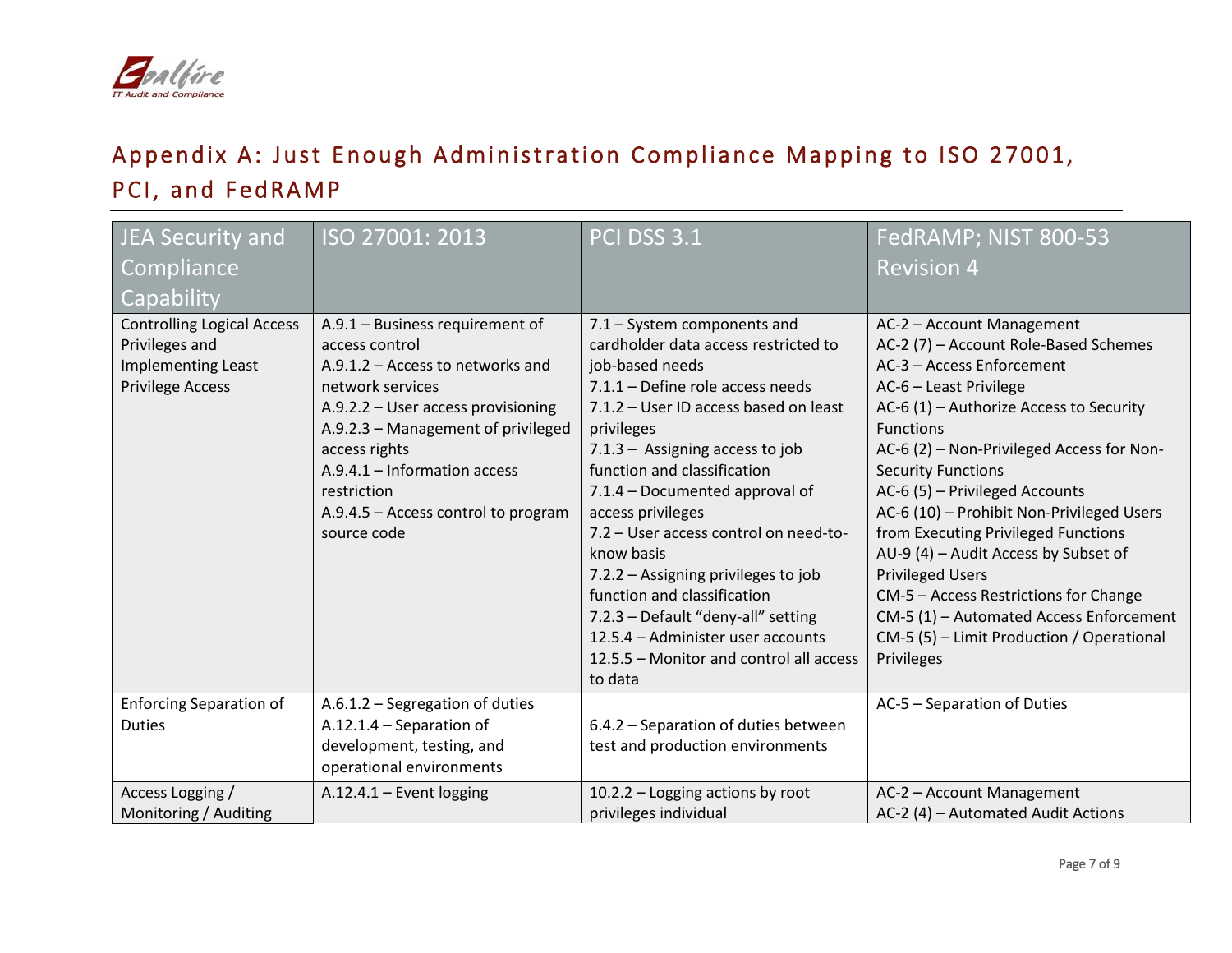

| <b>JEA Security and</b><br>Compliance | ISO 27001: 2013                                 | <b>PCI DSS 3.1</b>                                                                  | FedRAMP; NIST 800-53<br><b>Revision 4</b>                                                                                                                                                 |
|---------------------------------------|-------------------------------------------------|-------------------------------------------------------------------------------------|-------------------------------------------------------------------------------------------------------------------------------------------------------------------------------------------|
| <b>Capability</b>                     |                                                 |                                                                                     |                                                                                                                                                                                           |
|                                       | $A.12.4.3 -$ Administrator and<br>operator logs | 10.2.5 - User changes logging<br>12.5.5 – Monitor and control all access<br>to data | AC-2 (12) - Account Monitoring<br>AC-6 (9) - Auditing Use of Privileged<br><b>Functions</b><br>AU-2 - Audit Events<br>AU-12 - Audit Generation<br>CM-5 (1) - Automated Access Enforcement |
|                                       |                                                 |                                                                                     |                                                                                                                                                                                           |